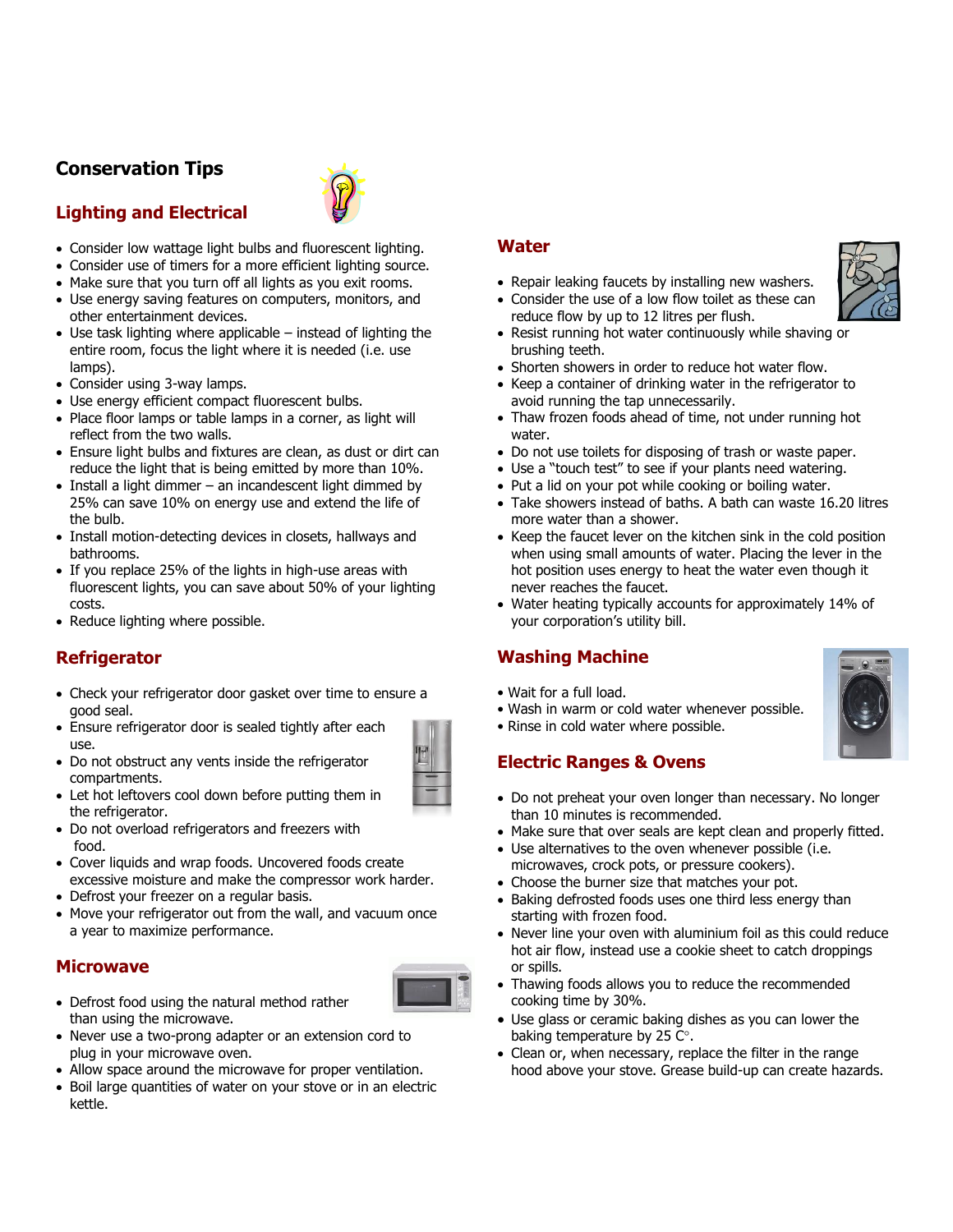## **Conservation Tips**



## **Clothes Dryers**

- Clean the lint filter of the dryer after every use. A clogged lint filter increases drying time.
- Do not over dry your clothes.
- Use full loads for clothes dryers.
- Dry towels and heavier cottons in a separate load from lighter items.
- Use the cool down cycle to allow clothes to finish drying with the heat that is left in the dryer.

## **Dishwasher**

- Do not overload.
- Do not do half loads.
- Use shorter cycles when you have easy to clean dishes.
- If your dishwasher has an air-dry setting, choose it instead of the heat-dry setting.
- Check the manual that came with your dishwasher for the manufacturer recommendations on the water temperature.
- Scrape, do not rinse off large food particles and bones. Soaking or pre-washing dishes is only recommended for heavily soiled utensils.
- Do not use the "rinse hold" function for a few soiled dishes as it wastes 12-28 litres of hot water each time you use it.

## **Tips for Winter**

• Turn down the thermostat to 16C when leaving your suite for an extended period of time.



- Try to avoid turning the thermostat up and down frequently – choose an appropriate temperature and leave the thermostat there.
- Ensure that heating vents are not blocked.
- Check all filters and fan coil units every few months to ensure that they are operating properly.
- Open curtains to bring in sunshine during the day and close the curtains at night to ensure that heat is not lost.
- Shorten showers in order to reduce the amount of hot water flow to your suite.
- Install insulated draperies or blinds around large windows.
- Keep windows on the south side of your suite clean to maximize solar gain.
- Use area rugs on cold floors.
- Use kitchen ventilating fan wisely. In just one hour, these fans can pull out a suite-full of warmed air. Turn fans off as soon as they have done the job.

### **Tips for Summer**



- Try to operate the thermostat at the highest setting that is comfortable for you.
- Exhaust fans in kitchens can be used to expel heat and moisture from your suite.
- Close curtains when leaving your suite for extended periods.
- Keep doors and windows closed when you are operating air conditioning equipment.
- Ensure that cooling vents are not blocked.
- Open a window or opt to use a ceiling fan on cooler days instead of running the air conditioner.
- Set your air conditioning wisely each degree setting below  $26$  C $^{\circ}$  will increase your energy consumption by approximately 8%.
- Turn off unnecessary lights in the house as they produce heat, which works against the air conditioning.
- Don't set your thermostat at a colder setting than normal when you turn on your air conditioner. It will not cool your home any faster and could result in excessive cooling.
- Install white window shades, drapes or blinds to reflect heat away from your suite.